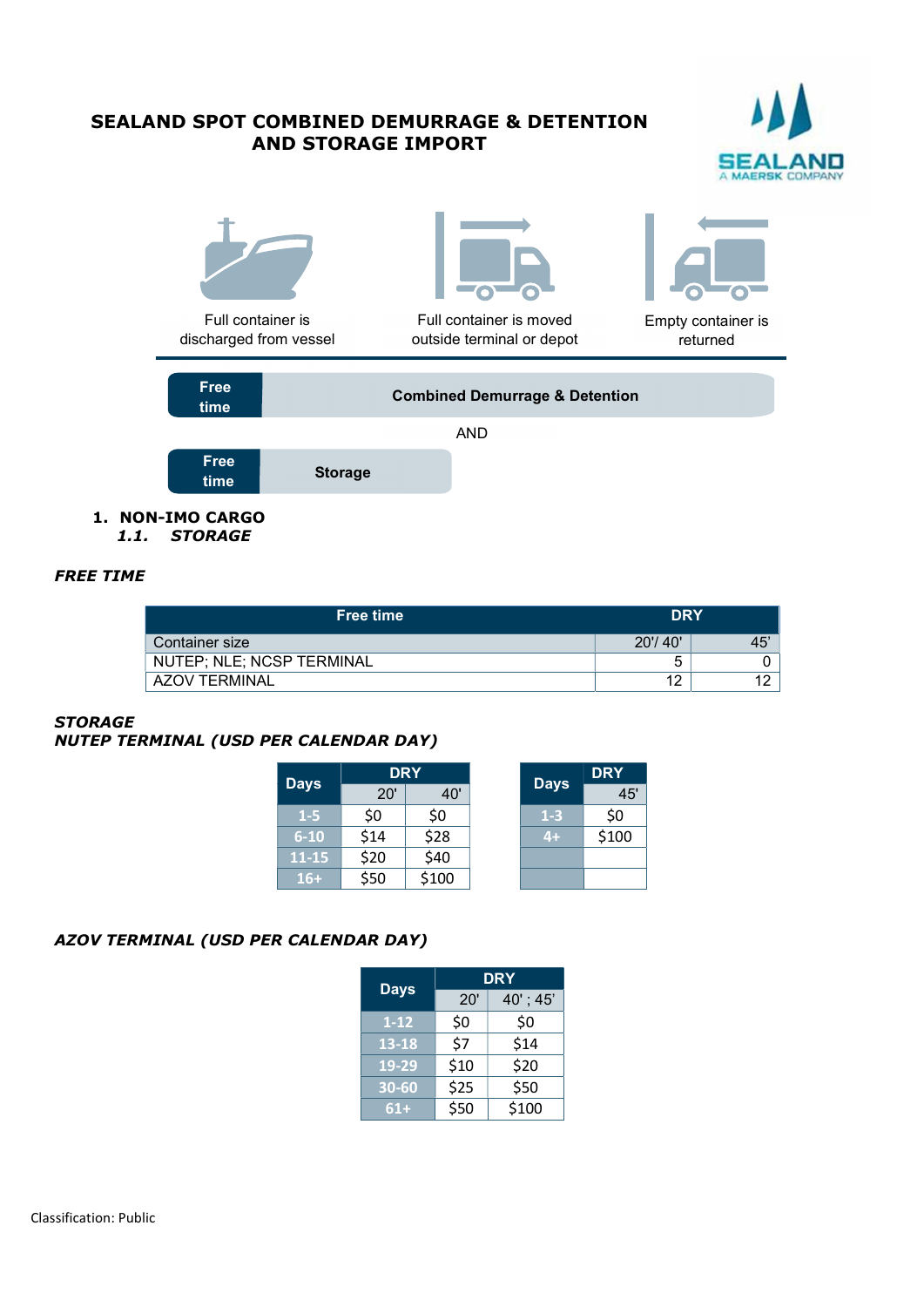## 1.2 COMBINED DEMURRAGE & DETENTION

#### FREE TIME



| <b>Free time</b>                         | <b>DRY</b>     |                      |
|------------------------------------------|----------------|----------------------|
| Container size                           | 20'/40'        | $\overline{ }$<br>45 |
| NUTEP; NCSP; NLE TERMINAL; AZOV TERMINAL | $\overline{a}$ | 14                   |

## NUTEP; NCSP; NLE TERMINAL; AZOV TERMINAL; (USD PER CALENDAR DAY)

| <b>Days</b> |      | <b>DRY</b> |       |
|-------------|------|------------|-------|
|             | 20'  | 40'        | 45'   |
| $1 - 14$    | \$0  | \$0        | \$0   |
| $15 - 17$   | \$40 | \$90       | \$90  |
| 18-21       | \$50 | \$100      | \$100 |
| $22+$       | \$60 | \$110      | \$110 |

## 1.3. INLAND DEPOTS IN CENTRAL, URAL AND SIBERIA REGIONS from 02.10.2020

| day when laden container has<br>Combined Demurrage and<br>day when empty container has<br>been delivered to the Agent<br>Detention<br>been discharged from the<br>vessel to the terminal<br>(gate in date) |
|------------------------------------------------------------------------------------------------------------------------------------------------------------------------------------------------------------|

Note: applicable for all containers dropped at inland depots in Central, Ural and Siberia region. Exception containers discharged in Russia Far East ports.

| Free time (calendar days) |       |
|---------------------------|-------|
| Central Drop off location | 14 d  |
| Siberia Drop off location | -21 d |
| Ural Drop off location    | 21d   |

#### TARIFF AFTER FREETIME; USD PER CALENDAR DAY

| Days     | <b>Central Drop off location</b> |       | <b>Days</b> | <b>Siberia and Ural Drop off</b><br><b>location</b> |      |       |       |
|----------|----------------------------------|-------|-------------|-----------------------------------------------------|------|-------|-------|
|          | $20^{\circ}$                     | 40'   | 45'         |                                                     | 20'  | 40'   | 45'   |
| $1 - 14$ | \$0                              | \$0   | \$0         | $1 - 21$                                            | \$0  | \$0   | \$0   |
| $15+$    | \$80                             | \$160 | \$180       | $22 +$                                              | \$80 | \$160 | \$180 |